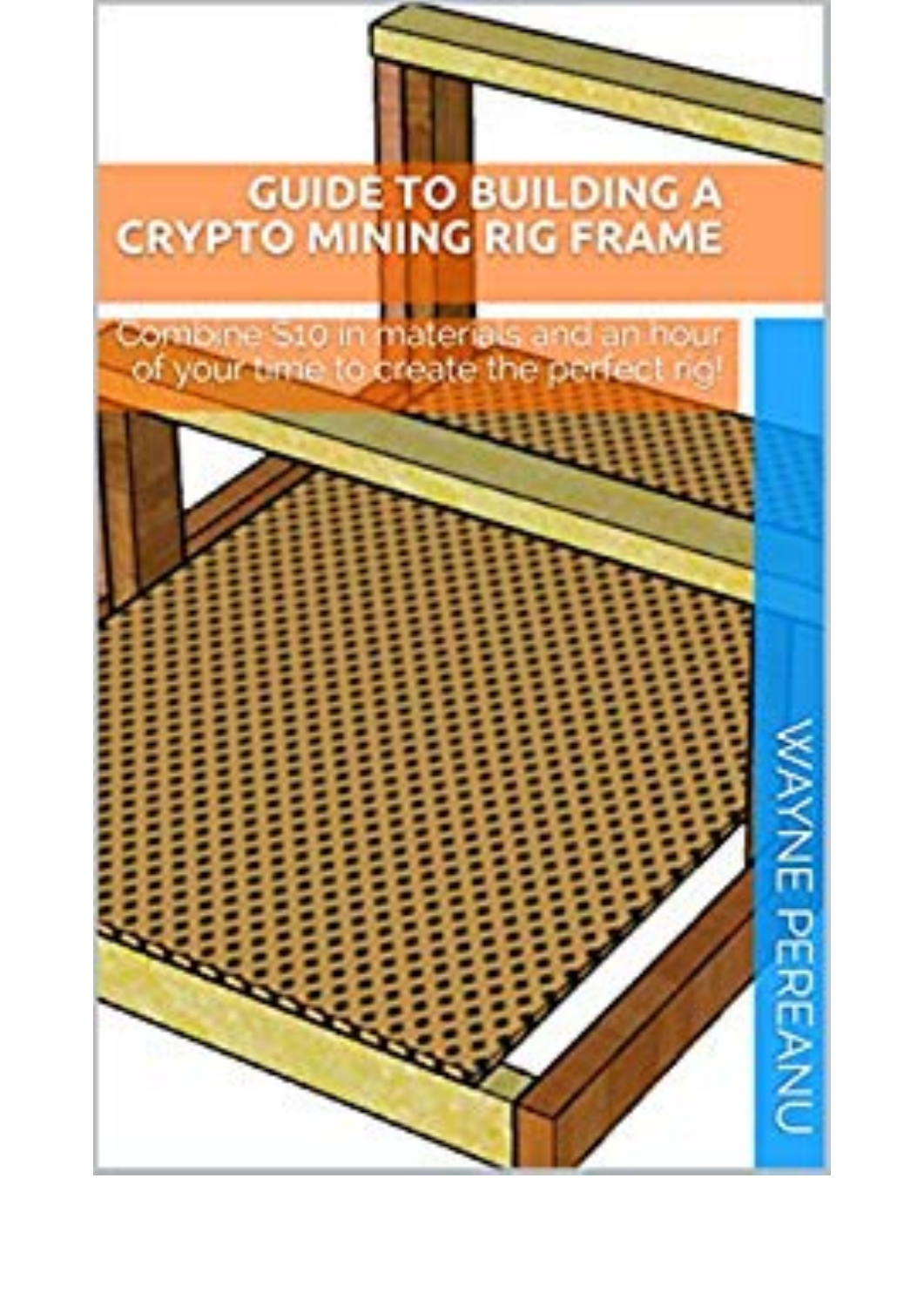*Wayne Pereanu*

**Guide to Building a Crypto Mining Rig Frame: Combine \$10 in materials and an hour of your time to create the perfect rig!**

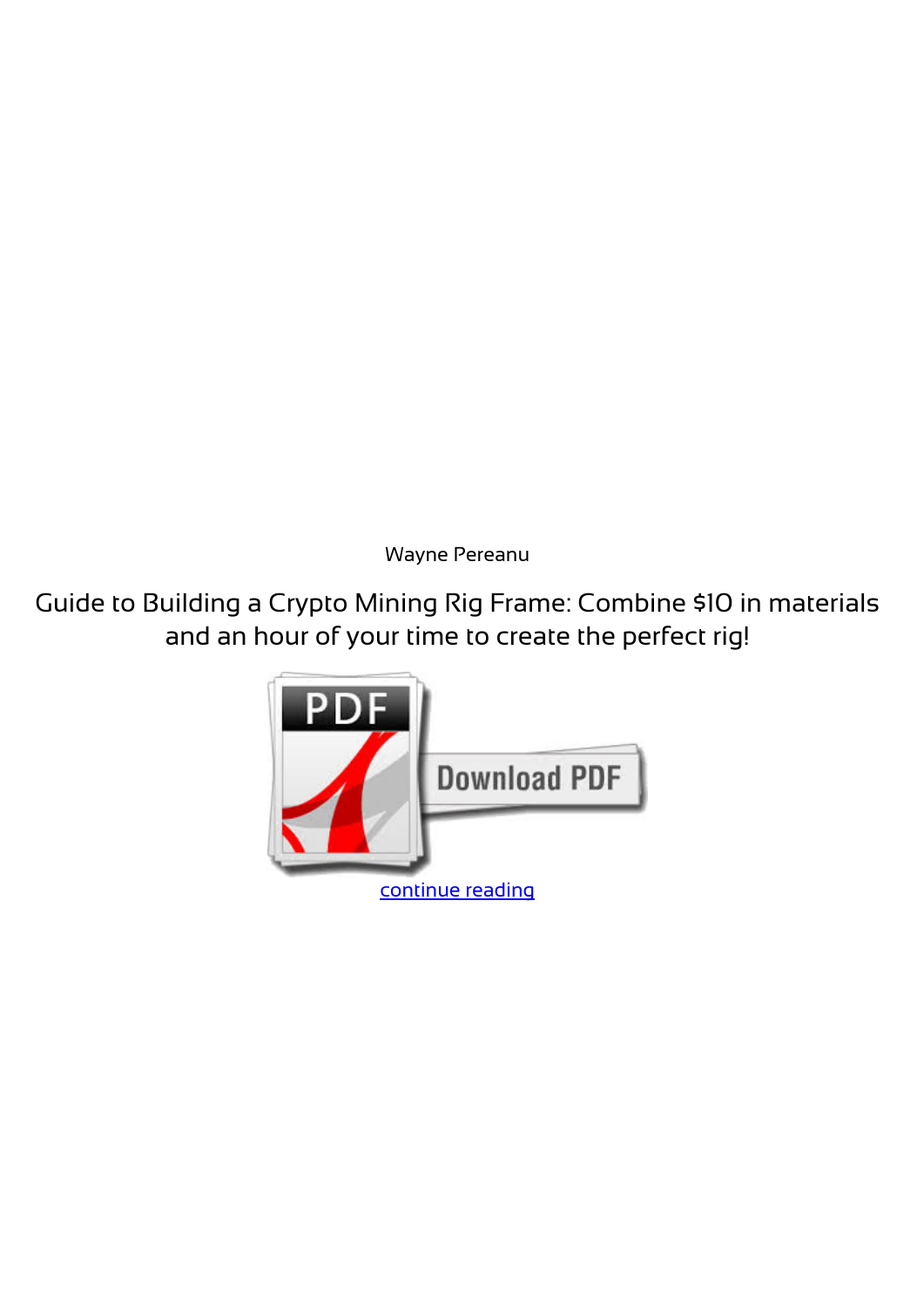This guide can help you build an open air frame for a mining rig.You will need some way to cut wood (this can be a handsaw or actually the little saw in a Swiss army knife) and to hammer small fingernails.The guide includes a materials list with just four items which should cost you around \$10. These programs were built to endure to 6 video cards/GPUs comfortably with sufficient cooling space. It will also use any fewer amount of cards aswell. You will need to provide the materials in addition to all of the computer hardware. You may take this to any big container store, such as House Depot or Lowe's, and pick everything up in a single trip. You might want to go through the plans 1st as there are several optional adjustments described. But you would be safe simply acquiring the list and obtaining the materials. This is just a guide. When you're done, your air body will have all joints completely glued and nailed collectively. x 10" x 17" With about one hour of your energy and \$10, you will have a stable air framed rig that's around 22".



[continue reading](http://bit.ly/2Tge8Fv)

could possibly be alot better. but its simply average eh its basic, it is what it says it is. could be alot better. worthy of the money could possibly be better but its all great but its just average.